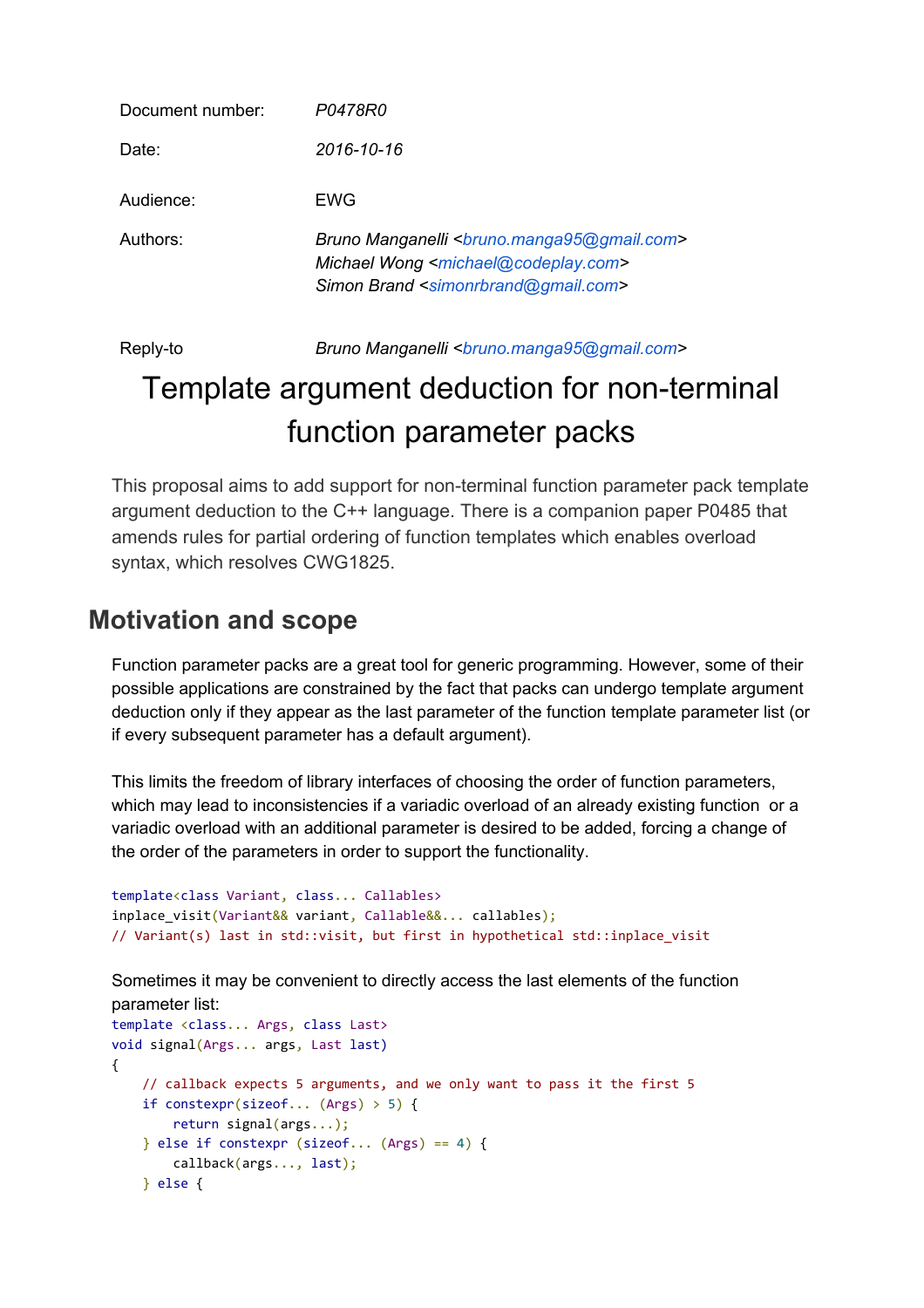```
 callback(args...);
    }
}
template <class First, class... Middle, class Last>
auto alternate_tuple(First first, Middle... middle, Last last)
{
    if constexpr (sizeof... (middle) \leq 2) {
         return std::tuple(first, last, middle...);
    } else {
        return std::tuple_cat(std::tuple(first, last), alternate_tuple(middle...));
    }
}
```
# **Proposal**

We propose that if exactly one function parameter pack is present in a function template for which explicit template arguments are not provided, such parameter pack would only be deduced to correspond to exactly the number of arguments such that the call to the variadic function is valid.

```
[Example
template \langle class A, class... B, class C \rangle void foo(A, a, B... b, C c);foo(1, 2, 3, 4); // b is deduced as [2, 3]-End example]
```
# **Interaction with the language**

#### **Default arguments**:

Currently C++ already supports default arguments before and, according to [CWG](http://www.open-std.org/jtc1/sc22/wg21/docs/cwg_active.html#1609) [1609,](http://www.open-std.org/jtc1/sc22/wg21/docs/cwg_active.html#1609) after a parameter pack. Nothing would change.

#### **Default template arguments**:

Default template arguments are already allowed after a parameter pack. There would be no semantic difference.

#### **Overload resolution**

This is dealt with by another proposal on partial ordering and transformed templates (P0485) which resolves CWG 1825, and would easily enable overloading by applying the same proposed rules of replacing the pack in the deduced context with N invented types.

```
This may alter the behavior of a call to the following set of function templates
template<class T, class... Args>
void foo(T, int, Args…);
```